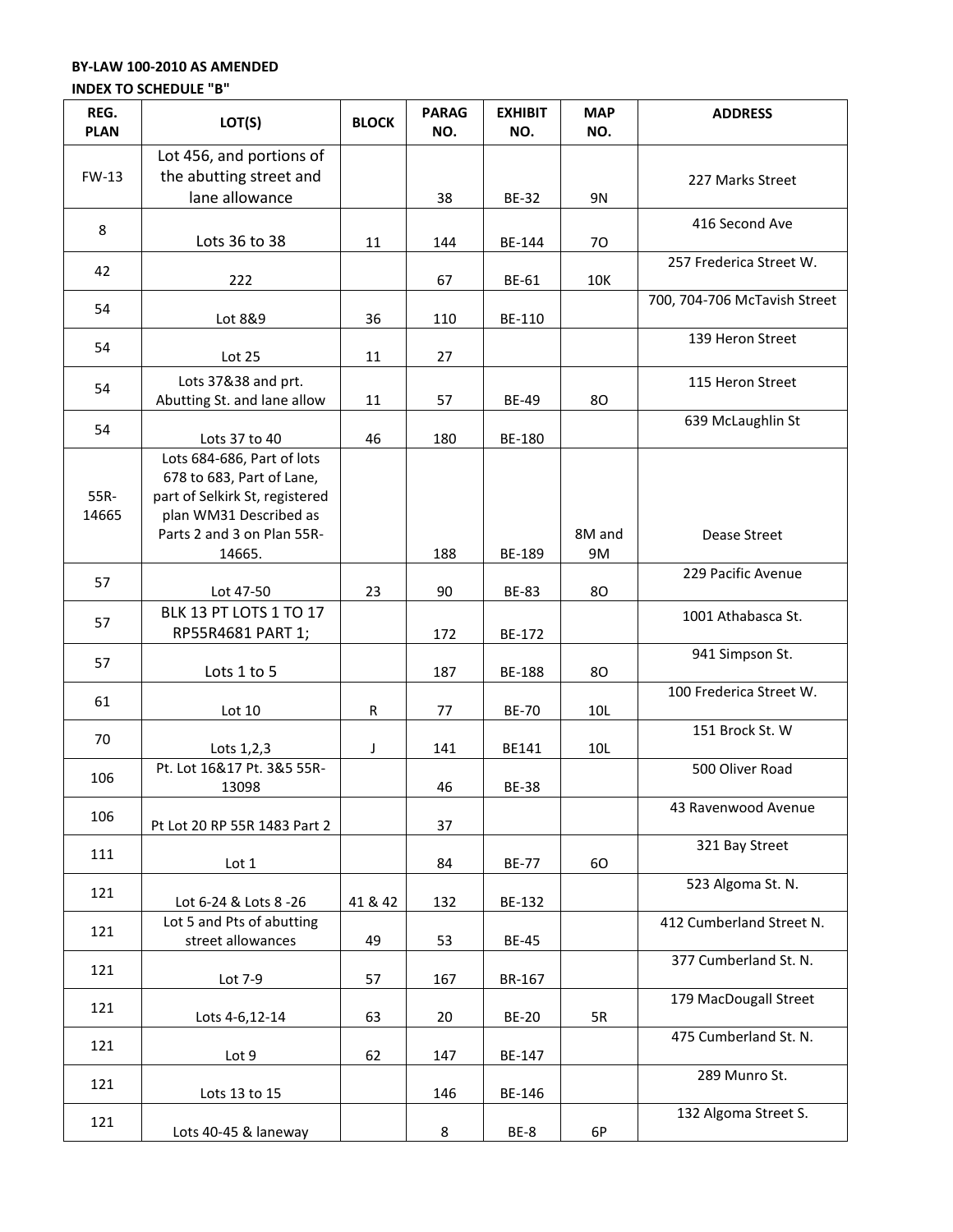| 129 | Lots 7 & 8                                               |         | 126 | BE-126       |            | 445 James Street S.                        |
|-----|----------------------------------------------------------|---------|-----|--------------|------------|--------------------------------------------|
| 132 |                                                          |         |     |              |            | 270 & 272 Algoma Street S.                 |
|     | Lot 29 & S. 6 ft. Lot 28<br>S. 12 ft. Lot 27 & N. 19 ft. |         | 33  | <b>BE-29</b> |            | 270 & 272 Algoma Street S.                 |
| 132 | Lot 28                                                   |         | 33  | <b>BE-29</b> |            |                                            |
| 132 |                                                          |         |     |              |            | 239 Secord                                 |
|     | Lots 34 to 36<br>LOTS 43 TO 61 PT LOT 62 PT              |         | 133 | <b>BE133</b> |            | PIN 621380093                              |
|     | LANE PLAN 144 LOTS 43 TO                                 |         |     |              |            |                                            |
| 144 | 55 W/S CATHERINE ST RP                                   |         |     |              |            |                                            |
|     | 55R12677 PART 1                                          |         |     |              |            | 512 Marks Street S.<br>379 Winnipeg Avenue |
| 147 | LT 34 S PT LT 33                                         | 14      | 88  | <b>BE-81</b> | 70         |                                            |
| 157 | E Pine Lot 15                                            |         | 115 | BE-115       |            | 105 Pine Street                            |
| 157 | S. Pt. Lot 61 N. Pt. Lot 62, W.                          |         |     |              |            | 58 High Street N.                          |
|     | Side High St.                                            |         | 41  | <b>BE-34</b> |            |                                            |
| 195 | Lot 45-46                                                |         | 182 | BE-186       | 6N         | 543 Andrew St                              |
|     |                                                          |         |     |              |            |                                            |
| 261 | Lot 40                                                   |         |     | BE-159       |            | 493 Oliver Road                            |
| 579 |                                                          |         |     |              |            | 253 Angus St.                              |
|     | Lot 8                                                    | $\circ$ |     | BE-136       |            |                                            |
| 179 | Lot 35 To 36 Lot 38 S Pt Lot                             |         |     |              |            | 710 Balmoral Street                        |
|     | 37 Plan 780 Lot 15 To 17                                 | 13      | 120 | BE-120       |            |                                            |
| 180 | Lot 17 to 19                                             | 23      | 113 | BE           |            | 1152 Arthur Street W.                      |
| 193 |                                                          |         |     |              |            | 437/447 May St. N                          |
|     | Lots 447 to 491                                          |         |     | BE-139       |            |                                            |
| 196 |                                                          |         |     |              |            | 805 Gore Street W.                         |
|     | Lt 16 E PT LT 17                                         | Q       | 119 | BE-119       |            |                                            |
| 196 | Lot $23$                                                 | Q       | 128 | BE-128       | 10K        | 819 Gore Street W.                         |
| 219 |                                                          |         |     |              |            | 1010 Mary Street W                         |
|     | Lot 3 W. Pt. Lot 4<br>Lots 1 To 12 17 To 27 34 To        | 10      | 49  | <b>BE-41</b> |            |                                            |
|     | 36 Pt Lots 13 14 28 To 32 37                             |         |     |              |            |                                            |
| 220 | To 45 Pt Langworthy Ave Pt                               |         |     |              |            |                                            |
|     | Lane Plan 106 Pt Frankwood<br>Ave Rp 55R13460 Parts 1 To |         |     |              |            | 640 Beverly Street                         |
|     | 10 23 25 To 27                                           |         | 82  | <b>BE-75</b> | 7N         |                                            |
|     |                                                          |         |     |              |            |                                            |
| 239 |                                                          |         |     |              |            |                                            |
|     |                                                          |         |     |              |            |                                            |
|     | Lots 86 - 89                                             |         | 157 | BE-157       | <b>5S</b>  | 352 Adelaide St                            |
| 254 | Prt. Lot 1, Prts.2-20 55R-                               |         |     |              |            | 2105 Rosslyn Road                          |
|     | 13052                                                    |         | 23  | <b>BE-23</b> | <b>10F</b> | 1788 John Street Road                      |
| 267 | PT LT 3                                                  |         | 72  | BE-66        | 5J         |                                            |
| 267 | Prt. Lot 4, Prt. 5 55R-9446                              |         | 32  | <b>BE-28</b> | 51         | 760 Toms Road                              |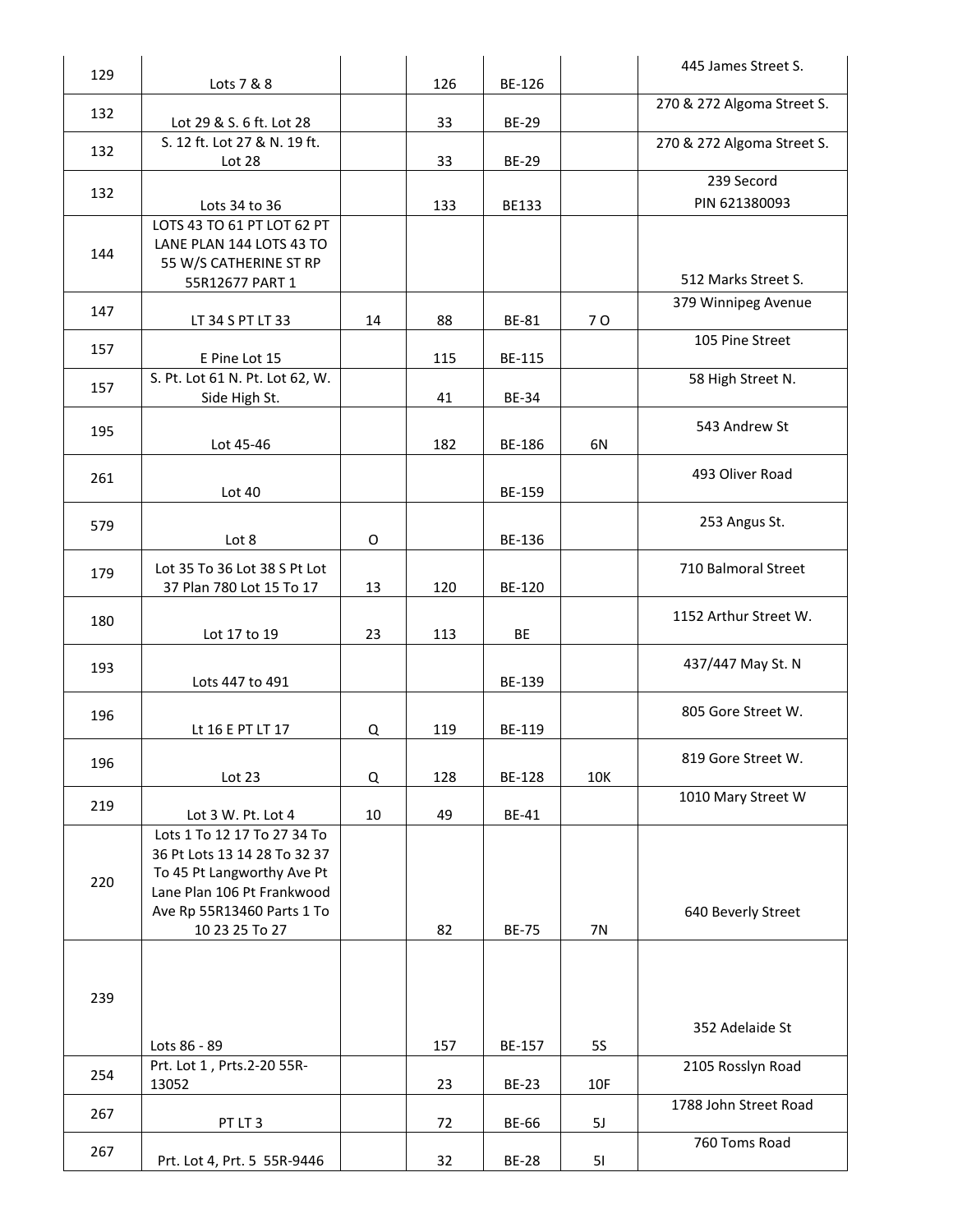| 290 | Lots 170-173, Prt lane being<br>Part 5                                                                    |   | 30  |              |        | 701 Vickers Street N.     |
|-----|-----------------------------------------------------------------------------------------------------------|---|-----|--------------|--------|---------------------------|
| 371 | N Pt Lot 8                                                                                                |   | 111 | BE-111       |        | 1485 John Street Road     |
| 371 |                                                                                                           |   |     |              |        | 833-895 Woodcrest Road    |
|     | Prt. Lots 13-14<br>Lots 26 to 33, Lots 43 to 50,                                                          |   | 29  | <b>BE-26</b> | 5K, 5L | 307/319 Euclid Ave        |
| 390 | Part Lots 34 to 42                                                                                        |   | 181 | BE-181       |        |                           |
| 390 | Lots 53 TO 57 73 TO<br>82 99 TO 106                                                                       |   | 185 | BE-185       |        | 572 Arthur St. W          |
| 466 | PT LOT 16 RP 55R10428<br><b>PART</b>                                                                      |   | 102 |              | 51     | 976 Toms Road             |
| 516 | Lots 1-4,27-30                                                                                            |   | 21  | BE-21        | 60     | 196 Ontario Street        |
| 516 | Lot 15                                                                                                    |   | 99  |              | 60     | 389 Queen Street          |
| 516 | Lots 16-19                                                                                                |   | 24  | <b>BE-24</b> | 60     | 196 Ontario Street        |
| 572 | PT LT 209 211 PL M88 PT LT                                                                                |   |     |              |        | 326 & 330 Memorial Avenue |
| 572 | 661 RP 55R9634 PT 1 & 2<br>23,25-27                                                                       |   | 107 | BE-107       | 60     | 285 Memorial Avenue       |
|     |                                                                                                           |   | 186 | BE-187       | 60     |                           |
| 547 | Ptn. 47 Prt. 2 55R-13120                                                                                  |   | 19  | <b>BE-19</b> | 5M     | 1243 John Street Road     |
| 547 | Lots 61 and 62 Part lot 60                                                                                |   | 164 | BE-164       |        | 1142/1146/1150/1154 John  |
| 559 | LTS 262 To 266 PL M41 LTS<br>566 To 582 PT LT 685<br>RP55R830 PT 1 RP55R10929<br>PT 1 & CNR SPUR ADJ To S |   |     |              |        | 345 Kingsway              |
|     | LIMIT PCL 685-1                                                                                           |   | 80  | <b>BE-73</b> | 9M     |                           |
| 579 | Lot 25                                                                                                    | S | 101 |              |        | 320 Cumberland Street N.  |
| 630 |                                                                                                           |   |     |              |        | 211 Kline Road            |
| 643 | Prt. Lot 37, Lots 45-46<br>Part Lot 149, 55R1181, Part<br>1 PIN 621850059                                 |   | 25  |              |        | 327 Regina Ave            |
| 677 | Prt. Lot 4                                                                                                |   | 39  | <b>BE-33</b> |        |                           |
| 704 | Lot 4 & 5                                                                                                 |   | 125 | BE-125       | 10F    | 1660 Bowlker Road         |
| 728 | W Pt Lot 5                                                                                                |   | 83  |              | 7M     | 202 Waterloo Street N.    |
| 755 | Lots 89 and 90                                                                                            |   | 135 | BE-135       |        | 2644 Ridgeway St. E.      |
| 760 | Lot 3                                                                                                     |   | 121 | BE-121       |        | 1208 Oliver Road          |
| 760 | Part of Lot 19                                                                                            |   | 152 | BE-152       | 7L     | 1125 Golf Links RD        |
| 764 | PT LOT 139 PT LOT 140                                                                                     |   | 89  |              | 9L     | 2612 Victoria Avenue E.   |
| 766 | Lots 1-6 Pts 1&2 55R-3449                                                                                 |   | 39  | <b>BE-33</b> |        | 2826 Arthur Street E.     |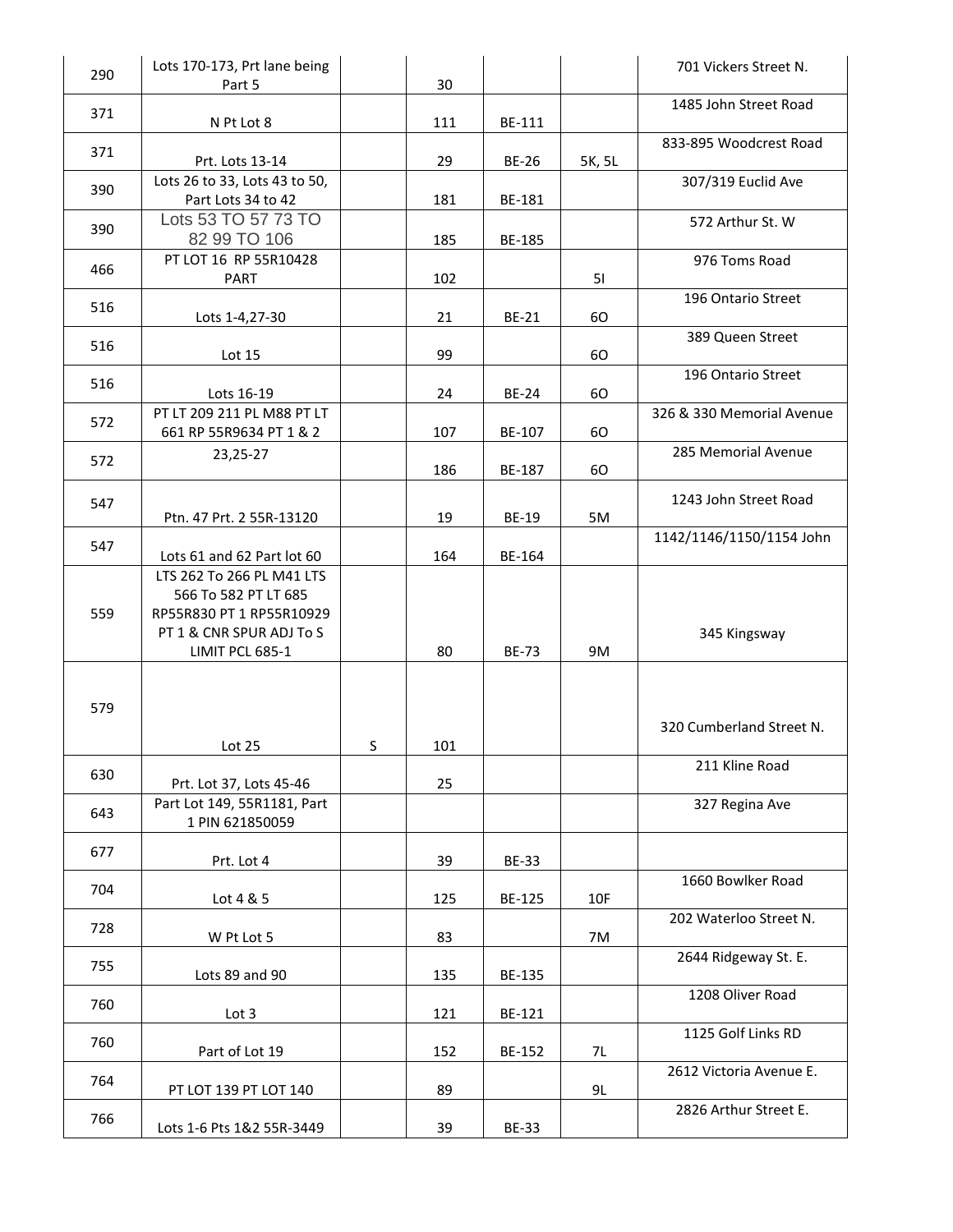| 770    |                                                       |             |     |               |                   | 31 Junot Avenue             |
|--------|-------------------------------------------------------|-------------|-----|---------------|-------------------|-----------------------------|
|        | Part of Lot 6                                         |             |     | BE-140        |                   | 39&41 Junot Avenue          |
| 770    | Pt. Lot 6                                             |             | 58  | <b>BE-50</b>  | 5N                |                             |
| 771    |                                                       |             |     |               |                   | 184 Court Street S.         |
|        | Lot 25 Park Lot 3 S. Bay                              |             | 91  | <b>BE-91</b>  |                   |                             |
| 782    | Pt. Lot 77, prts. 1,2,3 &4 FW                         |             |     | <b>BE-25</b>  |                   | 522 Westminster Street      |
|        | RP435<br>LOT 34 & RP 55R 13647                        |             | 28  |               |                   | 63&65 Enniskillen Avenue    |
| 782    | <b>PARTS 3 &amp; 4</b>                                |             | 100 |               | 6N                |                             |
|        |                                                       |             |     |               |                   |                             |
| 782    | Wpt Lot 5                                             |             | 78  | <b>BE-71</b>  | 10F               | 1679 Kerega Road            |
|        |                                                       |             |     |               |                   |                             |
| 816    | Lot 25                                                |             | 191 | BE-192        | 70                | 385 Mooney Avenue           |
|        |                                                       |             |     |               |                   | 815 Fort William Rd         |
| 816    | Lot 29                                                |             |     | <b>BE-158</b> | 70                |                             |
| 816    |                                                       |             |     |               |                   |                             |
|        | Prt. 1,2,3&4 55R-4345                                 |             |     |               |                   |                             |
| 852    |                                                       |             |     |               | 7M, 7N,           | Alloy Drive N Hewitson      |
|        | Prt. 1 55R-5822                                       | B           | 11  | <b>BE-11</b>  | 8M, 8N            |                             |
| 852    | Prt 1 & 2 55R-10417                                   | B           | 11  | <b>BE-11</b>  | 7M, 7N,<br>8M, 8N | Alloy Drive N Hewitson      |
|        |                                                       |             |     |               | 7M, 7N,           | Alloy Drive N Hewitson      |
| 852    | Prts. 1&2 55R-5901                                    | B           | 11  | <b>BE-11</b>  | 8M, 8N            |                             |
| 852    |                                                       |             |     |               | 7M, 7N,           | Alloy Drive N Hewitson      |
|        | Prt 3 55R-3089                                        | B           | 11  | <b>BE-11</b>  | 8M, 8N            |                             |
| 852    |                                                       |             |     |               | 7M, 7N,           | Alloy Drive N Hewitson      |
|        | Prts 1&2 55R-2782                                     | В           | 11  | <b>BE-11</b>  | 8M, 8N            |                             |
| 852    | Lots 22 to 25                                         | $\mathsf C$ | 11  | <b>BE-11</b>  | 7M, 7N,<br>8M, 8N | Alloy Drive N Hewitson      |
|        |                                                       |             |     |               |                   | 26 Nugent Street            |
| 1277   | Lot 2                                                 |             | 138 | BE-138        | 6Q                |                             |
| 1720   |                                                       |             |     |               |                   | 97 Court St. S              |
|        | Lot 475                                               |             | 175 | BE-175        |                   |                             |
|        | PLAN M18 LOT 152 & 154 P                              |             |     |               |                   |                             |
| $M-13$ | T HANLEY ST PT WINDSOR S<br>T AND RP 55R9677 PT 2 PCL |             |     |               |                   |                             |
|        | 25406 TBF                                             |             | 22  | <b>BE-22</b>  | 9N                | 222 Norah Street S.         |
|        |                                                       |             |     |               |                   | 193 Bruce St                |
| $M-18$ | Lots 27-36                                            |             | 145 | BE-145        |                   |                             |
| $M-25$ |                                                       |             |     |               |                   | Minot Avenue                |
|        | Lots 6-11                                             | 20          | 13  | <b>BE-13</b>  | 50, 5P            |                             |
| $M-25$ | Lots 11,12,13                                         | 21          | 13  | <b>BE-13</b>  | 50, 5P            | Minot Avenue                |
|        |                                                       |             |     |               |                   | 112 Coady Avenue            |
| $M-25$ | Lots 19-21                                            | 36          | 142 | BE-142        | 40                |                             |
|        |                                                       |             |     |               |                   | 567 County Blvd & 311, 329, |
| $M-25$ | Ptn of Pt. of NW 1/4 of                               |             |     |               |                   | WardropeAve                 |
|        | Section 50 Lot 1503                                   | 54          | 124 | BE-124        | 40                |                             |
| M-40   | Ptn of Pt. of NW 1/4 of                               |             |     |               |                   |                             |
|        | Section 50 Lot 1503                                   |             | 6   | BE-6          |                   |                             |
| M-40   |                                                       |             |     |               |                   |                             |
|        | Portions                                              |             | 10  | <b>BE-10</b>  | 7L                |                             |
| $M-42$ | Prts 2-8 & Ptn. Prt 1&9 55R-                          |             |     |               | 7M, 7N,           | Alloy Drive N Hewitson      |
|        | 13267                                                 |             | 11  | <b>BE-11</b>  | 8M, 8N            |                             |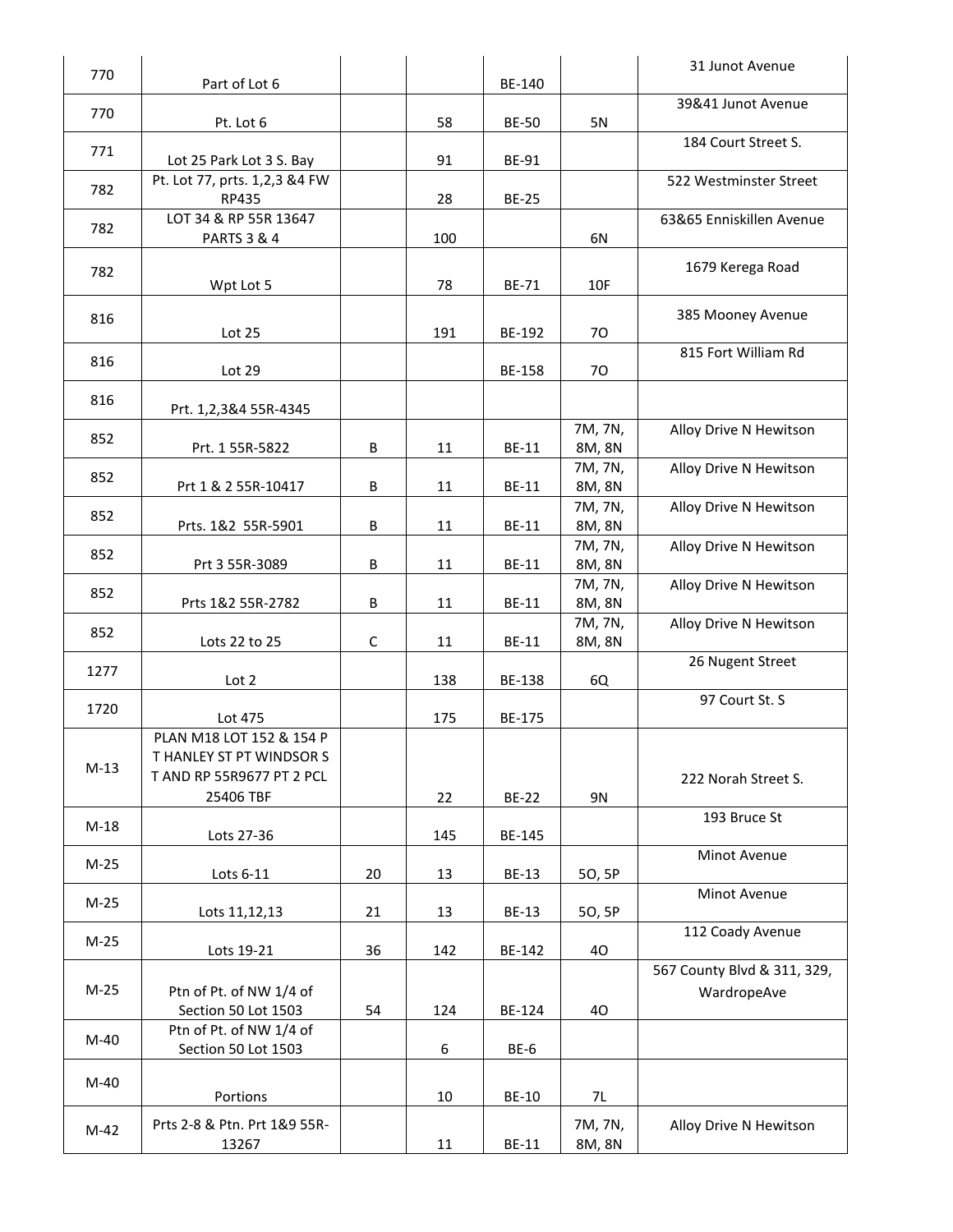| $M-42$  | Lots 2110 to 2121 Pt Lot 212<br>2 Pt 12 <sup>th</sup> Pt Lane and RP<br>55R10923 Pt Parts 5&6 RP<br>55R12041 PT Parts 2&3 |                  | 31  | <b>BE-27</b> | 7N, 8N            | 971 Carrick Street                                        |
|---------|---------------------------------------------------------------------------------------------------------------------------|------------------|-----|--------------|-------------------|-----------------------------------------------------------|
| $M-42$  | Lots 104 and Part of Lot 103<br>55R121197                                                                                 |                  | 184 | BE-184       | <b>7N</b>         | 951 Carrick Street                                        |
| $M-44$  | Lots 105-108                                                                                                              |                  | 131 | BE-131       |                   | 453 Hodder Ave                                            |
| $M-44$  | Prt. Lot 25                                                                                                               |                  | 190 | BE-191       | 4S                | 463 Hodder Avenue                                         |
| M-45    | Part of Lot 3 Concession 3,<br>Registered Plan M47 Part of<br>Donald St Parts 1-7                                         |                  | 36  | <b>BE-31</b> |                   | 305 Beaver Avenue                                         |
| M-47    | N. Prt. Lot 329                                                                                                           |                  | 149 | BE-149       |                   | 1805 & 1825 Arthur St. E                                  |
| M-50    | Lots 12 to 16 PT Lot 1, 7<br>Rem PCL 1731 2076 1648<br>1252 1617                                                          |                  | 48  | <b>BE-40</b> |                   | 625 Leslie Avenue                                         |
| $M-52$  | Portion of Lot 32                                                                                                         |                  |     | BE-174       |                   | 1080 Memorial Ave                                         |
| $M-177$ |                                                                                                                           |                  | 14  | <b>BE-14</b> | 7N                | 814 McDonnell Street & 550<br>Central Avenue              |
| M-314   |                                                                                                                           | G, Pt.<br>Blk. F | 47  | <b>BE-39</b> |                   | 160 Logan Avenue                                          |
| M-321   | Portions                                                                                                                  | J                | 97  | <b>BE-90</b> | 7N                | 631 Fulton Blvd                                           |
| M-336   | Prt 9-11 55R-10723, Prt. 1<br>55R-12428                                                                                   | B,D              | 11  | <b>BE-11</b> | 7M, 7N,<br>8M, 8N | Alloy Drive N Hewitson                                    |
| M-336   | Prt. Lot 4, prts 9-11 55R-<br>10723                                                                                       | C                | 11  | <b>BE-11</b> | 7M, 7N,<br>8M, 8N | Alloy Drive N Hewitson                                    |
| M-336   | Lots 1&3                                                                                                                  | $\mathsf C$      | 11  | <b>BE-11</b> | 7M, 7N,<br>8M, 8N | Alloy Drive N Hewitson                                    |
| M-336   | Lot 2 being Prts 1,2,3&4<br>55R-4076                                                                                      |                  | 11  | <b>BE-11</b> | 7M, 7N,<br>8M, 8N | Alloy Drive N Hewitson                                    |
| M-336   | Lots 168&169 and Ptns. Lots<br>166&167 Rd. allow                                                                          |                  | 11  | <b>BE-11</b> | 7M, 7N,<br>8M, 8N | Alloy Drive N Hewitson                                    |
| M-547   | PT LT 7 RP 55R9817 PT 8 & 9<br>EASEMT                                                                                     |                  | 15  | <b>BE-15</b> | 5L                | 1400 Hutton Drive                                         |
| 55M446  | Lots 10-12                                                                                                                |                  | 94  |              | 7N                | 1060 Lithium Drive                                        |
| W-196   | LT 17 PT LTS 16 & 18 RP<br>55R13629 PT 1                                                                                  |                  | 51  | <b>BE-43</b> | 10K               | 1513/1517 Woodward<br>Avenue                              |
| W-196   | PT LT 20 Neebing                                                                                                          | P                | 75  |              |                   | 707 Gore Street W.                                        |
| $W-211$ | Part Lots 6-10                                                                                                            |                  | 160 | BE-160       | 9K                | 231 Leland Ave. S.                                        |
| W-219   | PT LT 127 - 131 PT LT 161 -<br>168 55R3824 PT 1, 2, 4, 5, 7,<br>8                                                         | H                | 52  | <b>BE-44</b> |                   | 1605, 1609, 1611 Mountdale<br>Avenue & 901 Gore Street W. |
| W-295   | Pt. Lot 1                                                                                                                 |                  | 118 | BE-118       |                   | 620 Arthur Street W.                                      |
| W-689   | Lots 11 to 24 Part Lot 9 and<br>10                                                                                        |                  | 50  | <b>BE-42</b> |                   | 2010 Riverdale Road                                       |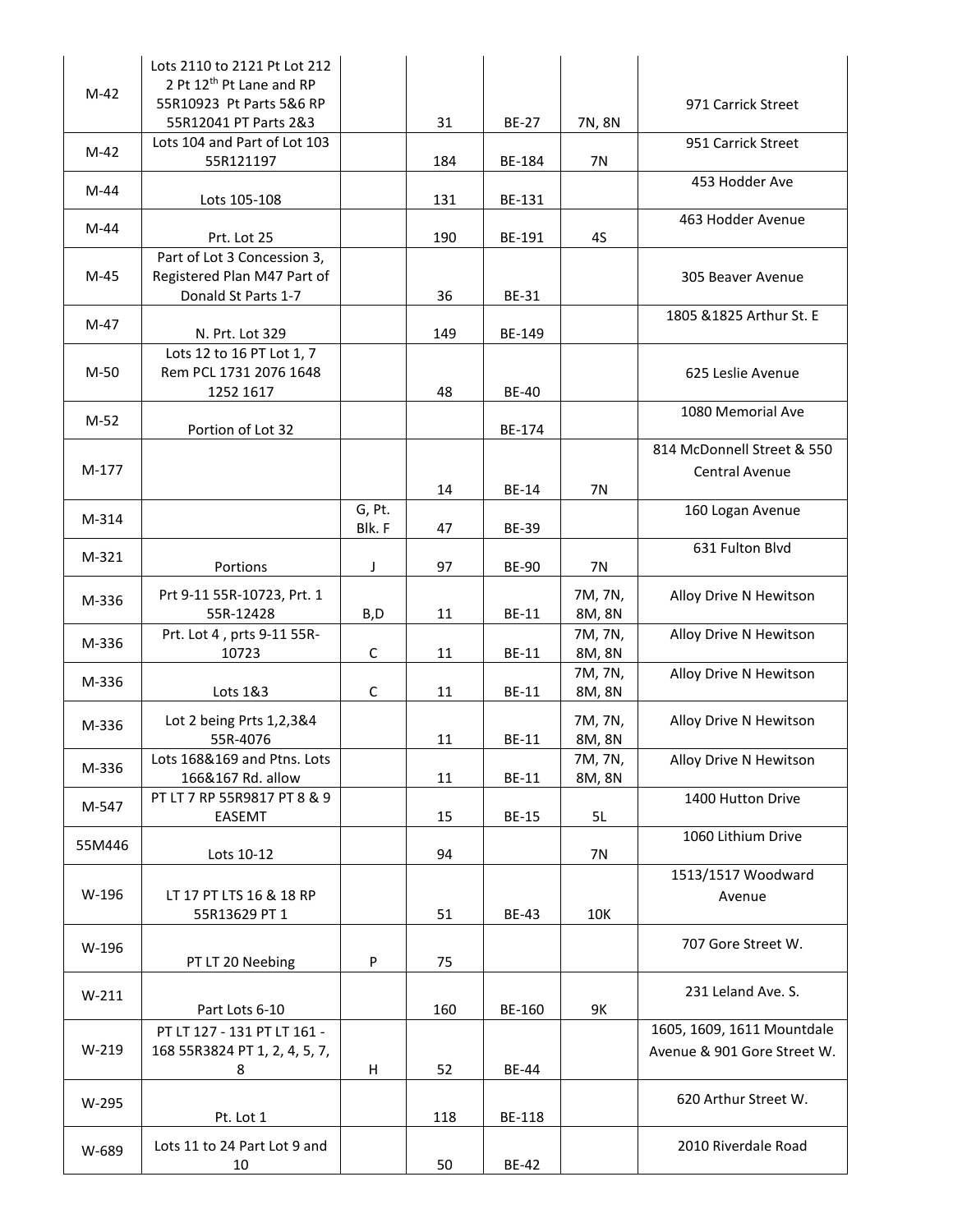| W-740              | Lots 24-26                              |    |     | BE-169        |           | 580 Waterloo St S   |
|--------------------|-----------------------------------------|----|-----|---------------|-----------|---------------------|
| <b>WM-31</b>       | Pt Lt 7                                 |    | 178 | <b>BE-178</b> |           | 1543 Arthur St E    |
| 55M446             | Lot 33                                  |    | 150 | BE-150        |           | 1060 Lithium Dr.    |
| 55M-534            | Lot 6 Pt. Lyon St. (unop. Rd.<br>allow) |    | 40  |               |           | 1263 Amber Drive    |
| 55M-540            | Lot 10                                  | 11 | 42  | <b>BE-42</b>  | <b>7N</b> | 751 Tungsten Street |
| 55M-621            | Lot 42                                  |    | 60  | <b>BE-60</b>  |           | 2109 Mahogany Way   |
| 55M629             |                                         |    | 148 | BE-148        |           | 136 Cougar Cres     |
| 55M-571            | Lot 1                                   |    | 114 | <b>BE114</b>  |           | Weiler Blvd         |
| 55M-582            | Lots 2-5 ptn. Rd. allow                 | 35 | 9   | BE-9          | 4M        | 460 Tuscany Drive   |
| 55M-584            | R <sub>3</sub>                          |    | 16  | <b>BE-16</b>  | 5L, 5M    | Jameson Street      |
| Mining<br>Location |                                         |    | 117 | BE-117        |           | 1216 Dawson Rd      |
|                    |                                         |    |     |               |           |                     |
|                    |                                         |    |     |               |           |                     |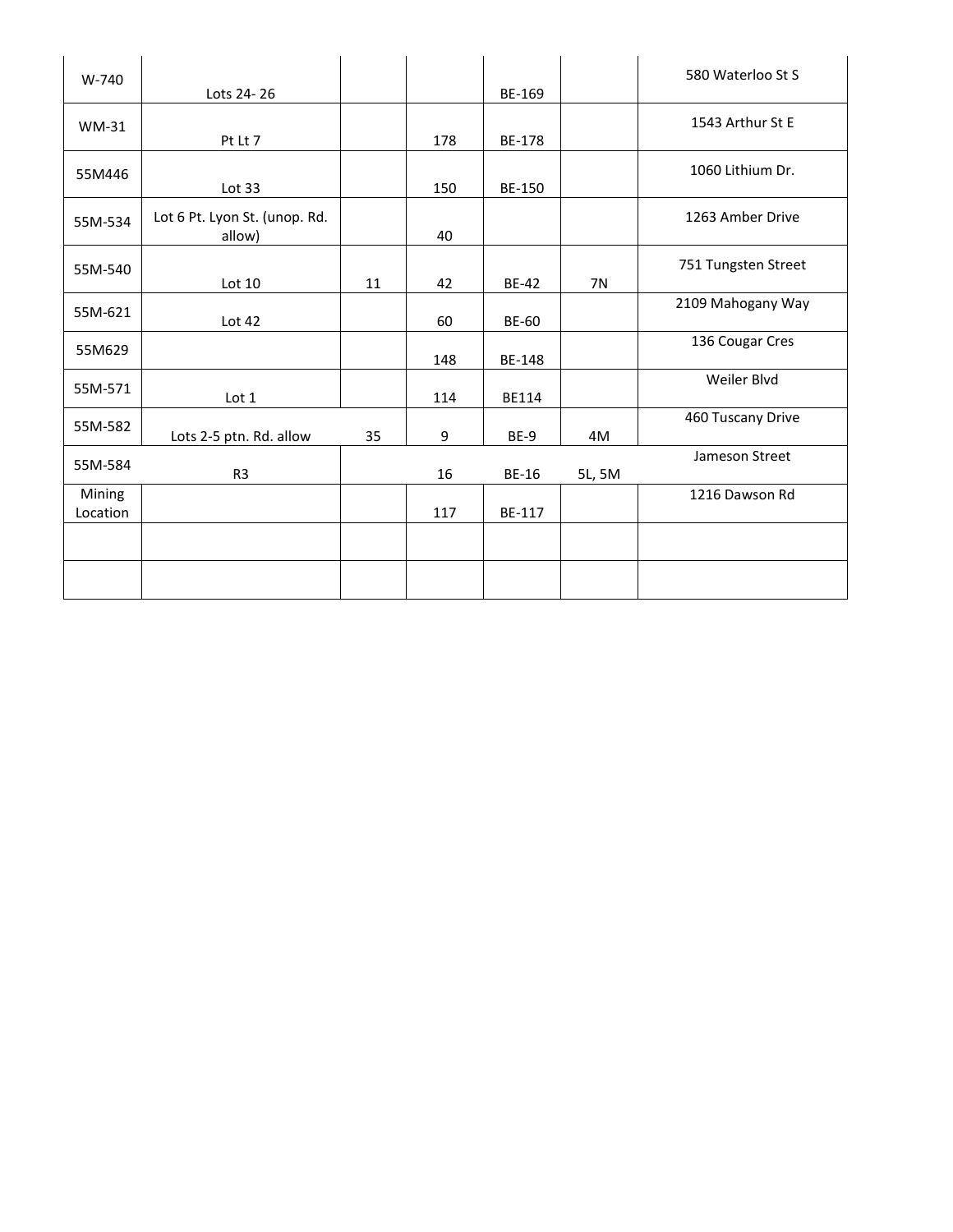| <b>SECTION</b>              | LOT(S)                                                                                         | <b>PARAG</b><br>NO. | <b>EXHIBIT</b><br>NO. | <b>MAP</b><br>NO. | <b>ADDRESS</b>        |
|-----------------------------|------------------------------------------------------------------------------------------------|---------------------|-----------------------|-------------------|-----------------------|
|                             |                                                                                                |                     |                       |                   | 1100 Hilldale Rd      |
| Section 19                  | Part North East                                                                                | 179                 | BE-179                |                   | 1530 Golf Links Road  |
| Section 40                  | PT S W % McIntyre PT 2 55R13672                                                                | 166                 | BE-166                |                   |                       |
| Section 50                  | NW 1/4 Lot 1503                                                                                | 6                   | BE-6                  |                   | 1055 Oliver Road      |
|                             |                                                                                                |                     |                       |                   | 1055 Oliver Road      |
| Section 50                  | NW 1/4 Lot 1503                                                                                | 10                  | <b>BE-10</b>          | 7L                |                       |
|                             |                                                                                                |                     |                       |                   | 1072 Oliver Road      |
| Section 50                  | PT NW 1/4 RP 55R12036 PART 2                                                                   | 154                 | BE-154                |                   |                       |
|                             |                                                                                                |                     |                       |                   | 425 11th Avenue       |
| Section 52                  | PT ARD61804                                                                                    | 104                 | BE-104                | 70                |                       |
| Section 52                  | Prt.Parcel 6243 PA freehold and Pt<br>SE Subdivision (Part 1 on RP 55R-<br>6900, Parcel 23669, | 59                  | <b>BE-59</b>          | 80                | 929 Fort William Road |
| Section 54                  | RP 55R12453 PARTS 1 TO 3<br><b>MCINTYRE PT NE</b>                                              | 122                 | BE-122                |                   | 1065 Central Avenue   |
|                             |                                                                                                |                     |                       |                   | 1120 Premier Way      |
| Section 54                  | NE 1/4 55R-11368 Pt. 18                                                                        | 44                  | <b>BE-44</b>          |                   |                       |
| Section 54                  | SEC 54 PT NE1/4 RP PAR103 PART<br>PT 9 PCL 24140 TBF                                           | 189                 | <b>BE-190</b>         | 7L                | 1105 Central Avenue   |
|                             | PCL 4556 SEC CFWF; PT LT 1 PL                                                                  |                     |                       |                   |                       |
|                             | WM119 NEEBING; PT LT 2 PL                                                                      |                     |                       |                   |                       |
|                             | WM119 NEEBING PT 3, 4                                                                          |                     |                       |                   |                       |
|                             | FWR442; S/T LEW52740; S/T                                                                      |                     |                       |                   |                       |
| <b>SEC CFWF</b>             | LEW49346, LT94796, LT94797                                                                     | 165                 | <b>BE-165</b>         | L8                | 110 Redwood Ave       |
|                             |                                                                                                |                     |                       |                   |                       |
| <b>MCI PT</b><br>Section 54 | RP 55R11368 PARTS 28 29 AND 60<br>RP 55R11392 PARTS 28 TO 31                                   | 86                  | <b>BE-86</b>          | 7L                | 1269 Premier Way      |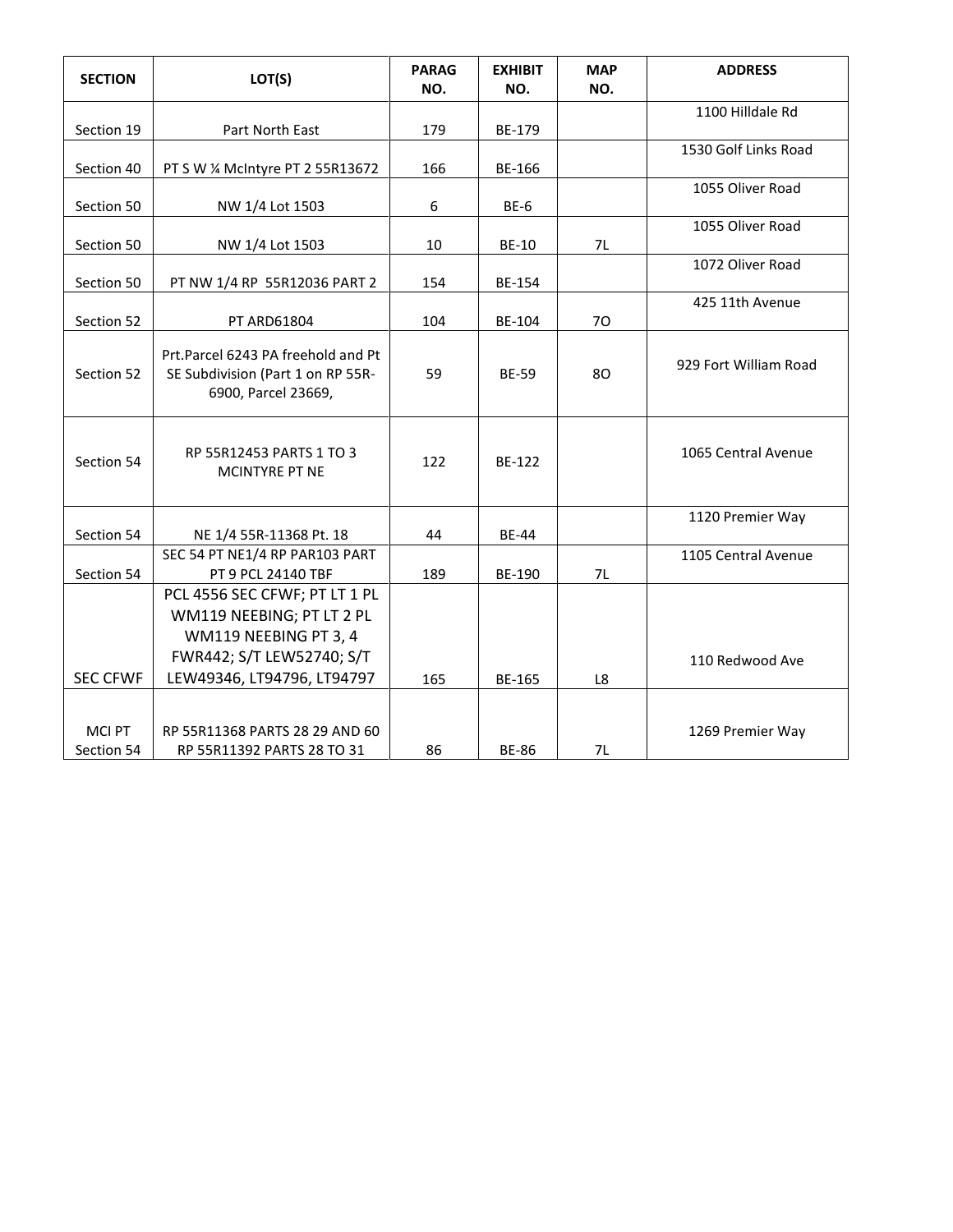| <b>MINING</b><br><b>LOCATION</b> | <b>SURVEY AND PORTION</b> | <b>PARAG</b><br>NO. | <b>EXHIBIT</b><br>NO. | <b>MAP</b><br>NO. | <b>ADDRESS</b>   |
|----------------------------------|---------------------------|---------------------|-----------------------|-------------------|------------------|
|                                  | McIntyre, PARTS 1 to 3 on |                     |                       |                   |                  |
| Part D                           | 55R-2996                  | 127                 |                       |                   | 313 Wappner Road |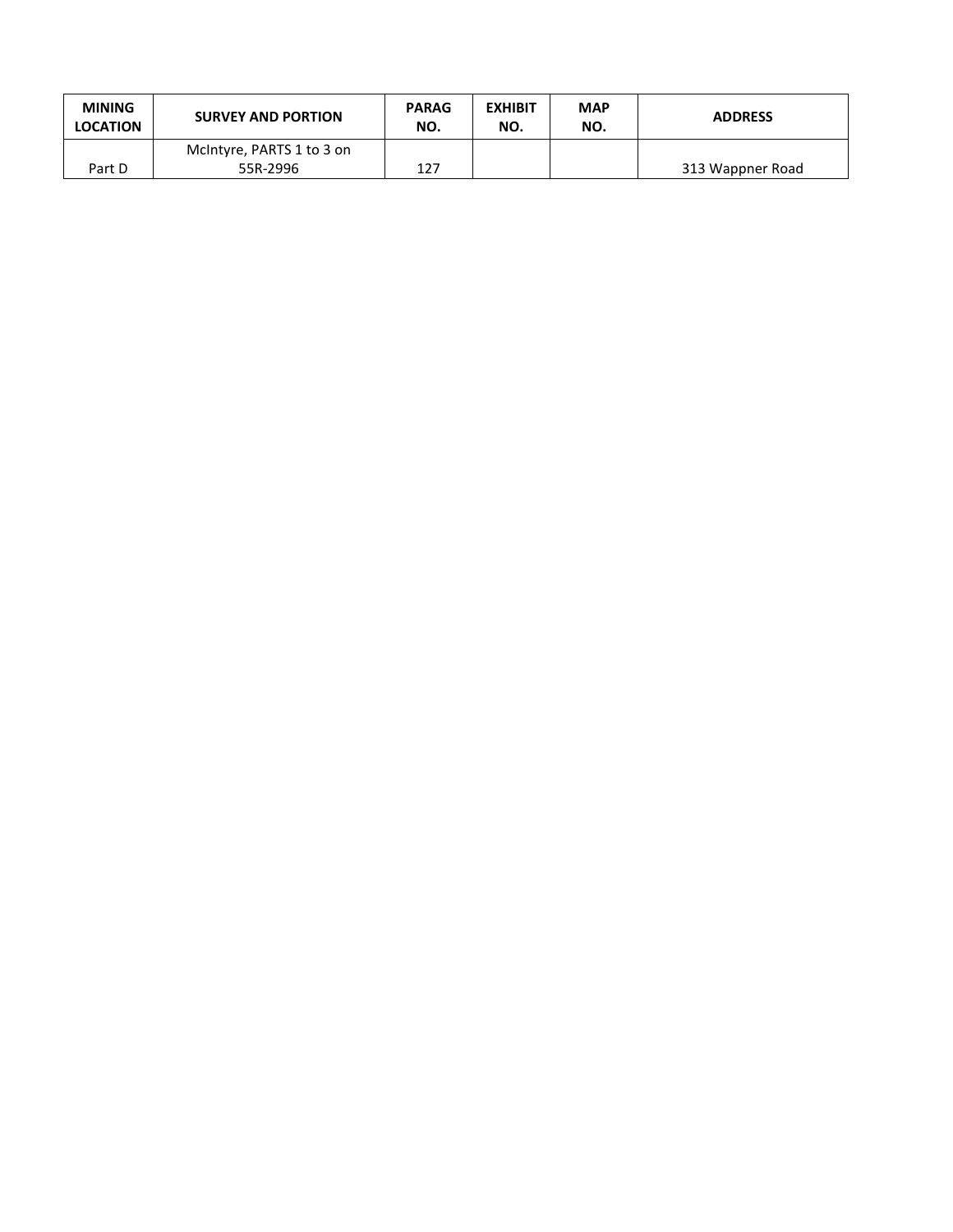| <b>CONCESSION NO.</b>   | LOT(S)                                      | <b>PARAG</b><br>NO. | <b>EXHIBIT</b><br>NO. | <b>MAP</b><br>NO. | <b>ADDRESS</b>           |
|-------------------------|---------------------------------------------|---------------------|-----------------------|-------------------|--------------------------|
|                         | 19 portion of pts 7&8 on                    |                     |                       |                   |                          |
| <b>Concession 1 SKR</b> | 55R-2059                                    | 81                  |                       |                   | 1955 Riverdale Road      |
| Concession 1 SKR        | 22                                          | $\mathbf{1}$        |                       | 11E               | 2275 Riverdale Road      |
| Concession 2, SKR       | Prt. Lot 17                                 | 50                  |                       |                   |                          |
| Concession 2, SKR       | Prt. Lot 21                                 | 12                  |                       | 11E, 11F          | 2148 West Riverdale Road |
| <b>Concession 6 SKR</b> | $16-19$                                     | 5                   |                       |                   | 1800 Loch Lomond Road    |
| <b>Concession 2 NKR</b> | PCL 3955 SEC DFWF                           | 163                 | BE-163                |                   | 1249 Rosslyn Road        |
| <b>Concession 3 NKR</b> | Prt. Lot 12                                 | $\overline{2}$      |                       | 9H, 9I            | 1350 Arthur Street W.    |
| <b>Concession 3 NKR</b> | Prt. Lot 12                                 | 3                   |                       | 9H, 9I            | 1350 Arthur Street W.    |
| <b>Concession 3 NKR</b> | Prt. Lots 12 to 14                          | 4                   |                       | 9H, 9I            | 1350 Arthur Street W.    |
|                         | Part of Lot 1 and Registered                |                     |                       |                   |                          |
|                         | Plan WM 10 Part of Lot 432                  |                     |                       |                   |                          |
|                         | and Part of Block C including               |                     |                       |                   |                          |
| <b>Concession 3 NKR</b> | Parts 2 and 3 on Reference<br>Plan 55R12168 | 130                 |                       |                   | PIN 620870185            |
|                         |                                             |                     |                       |                   | 4298 & 4300              |
| <b>Concession 4 NKR</b> | Prt. Lot 19 Ptn. Rd. allow                  | 18                  |                       | 8F                | Mapleward Road           |
|                         | Part Lot 4 Township of                      |                     |                       |                   |                          |
| Concession A            | McIntyre                                    | 171                 | 171                   |                   | 105 Junot Ave S          |
| Concession B            | Prt. Lot 28, Prt. 2 55R-4116                | 35                  |                       | 2C                | Gus Wouri Road           |
|                         | Prt. Lot 29 Saving and                      |                     |                       |                   |                          |
| Concession B            | <b>Excepting Parts 1-3</b>                  | 35                  |                       | 2C                |                          |
|                         | 55R-11524                                   |                     |                       |                   | <b>Gus Wouri Road</b>    |